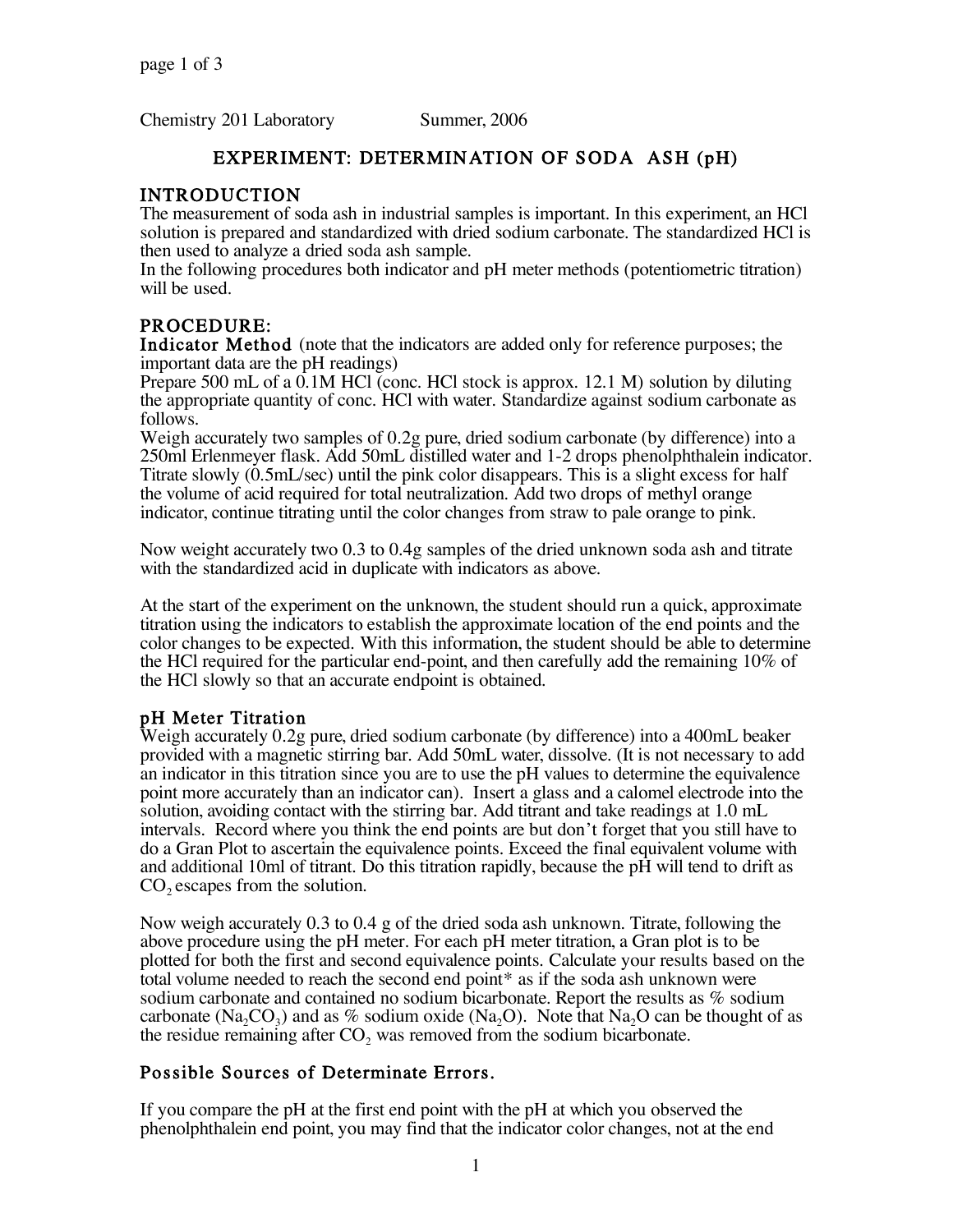point, but by as much as 3% to 5% of the volume of titrant after the endpoint. (For example, the equivalence point may occur at  $pH$  8.4, whereas the red color may disappear at  $pH$  8.0). This has some interesting consequences. One is that, with indicator, the ratio of the volumes of acid at the second to the first end point is not exactly '2' but about 1.9 (check your indicator data in the textbook to see whether the discrepancy occurs and if it agrees with this discussion). Another major difference between the two end points is that of precision. Refer to your data obtained from the pH meter titrations. The main factor influencing precision will be the ratio of changes in pH to changes in volume of added titrant at the first and second end points. To see this, examine the pH vs. V (HCl) graph. At each end point measure the V (HCl) at  $[pH (1)+0.5]$  and at  $[pH (1)-0.5]$ , where pH (1) is the pH at the first end point  $(1)$ , and similarly at the second end point  $(2)$ . From this, calculate V (HCl) needed to change the pH by +/- 0.5 for the first and second end points.

\*Calculate your results based on a Gran Plot (see Section 12-5 of your textbook for further discussion of the theory). The Gran Plot is based on the following equation:

$$
V_{a} 10^{+pH} = \{(1/K_{a})(\gamma_B/\gamma_{BH+})\}(V_{e} - V_{a})
$$

where  $V_a$  = is the volume of strong acid added, pH = is the pH meter reading,  $K_a$  = acid dissociation constant of the acid form of the base,  $BH^+$ ,  $B$  is the weak base being titrated, and  $V_e$  = equivalence point. Note that the above equation resembles that for a straight line:  $y = mx + b$ , for regions not very near the equivalence point. The variables are  $(V_a \text{10}^{+pH})$ for the ordinate (y-axis) and  $(V_a)$  for the abscissa (x-axis). It is not necessary to know the actual values of the other parameters,  $K_{a}$ ,  $\boxtimes \gamma_{B}$ ,  $\gamma_{B++}$  and  $V_{e}$ . By extrapolating the straight line portion of the graph to obtain the x-intercept, one can determine the value of  $V_e$ more accurately than by a first derivative curve.

The above equation simplifies to:  $y = mx + b$  by equating y = (  $V_a$ 10<sup>+pH</sup>), m (the slope) = -{(1/K<sub>a</sub>)( $\gamma_B/\gamma_{BH+}}$ )}, x =(V<sub>a</sub>) and

b = ({(1/K<sub>a</sub>)( $\gamma_{\text{\tiny{B}}}$ / $\gamma_{\text{\tiny{B}H+}}$ )}(V<sub>e</sub>). The x-intercept occurs when y=0. That occurs when  $V_a = V_a$ . It is not necessary to know the slope. \*\*\* Submit a copy of your graph with the informal results for this experiment.

Waste Disposal: Discard all waste in appropriate bottles as instructed. If you have any questions, please see your instructor or teaching assistant before disposing of waste.